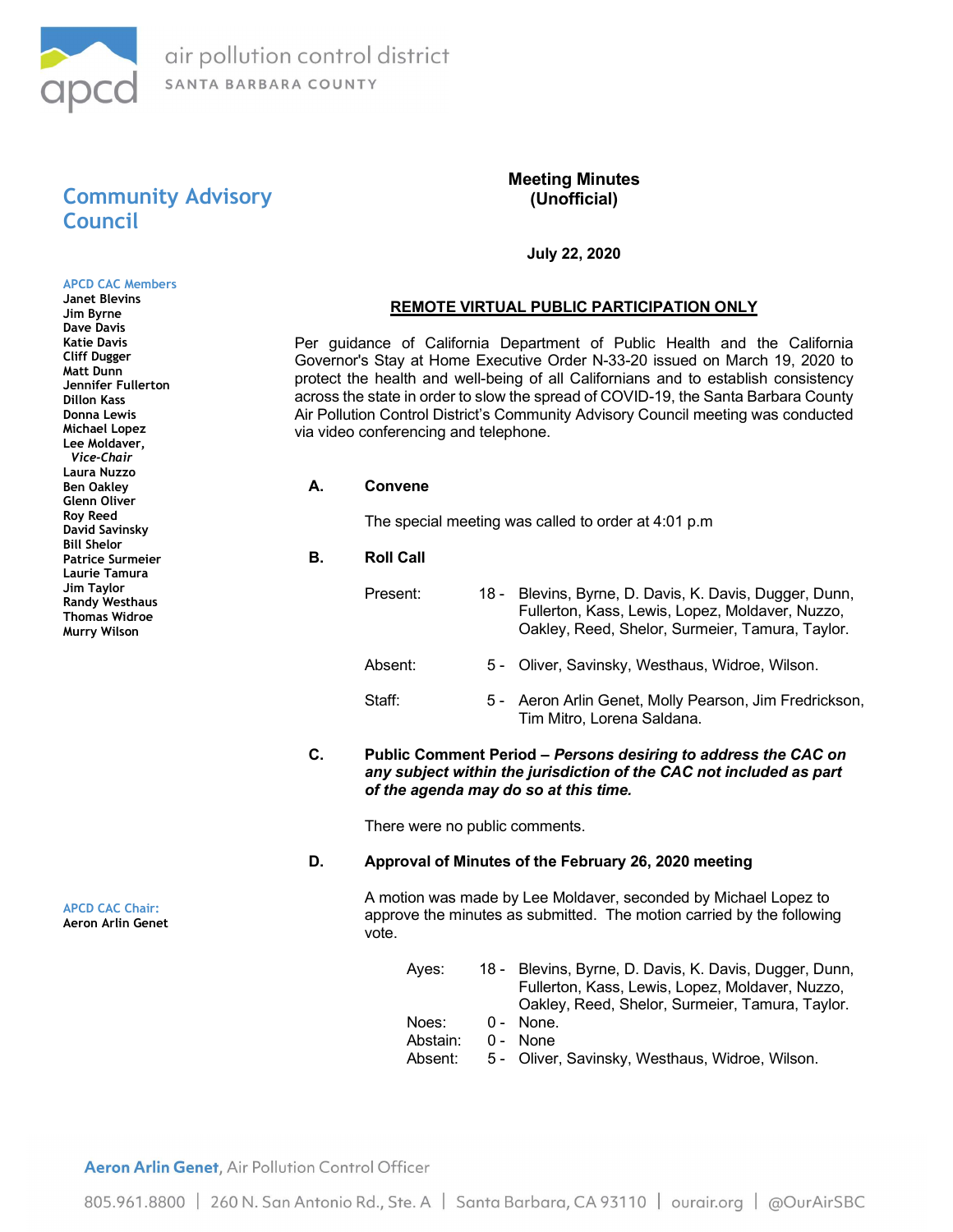# E. Organization of Agenda

There was no change to the organization of the agenda.

# F. APCO Report

Received report.

#### G. NEW BUSINESS Declaration of Interest to be conducted before a vote is taken on any particular item.

#### G-1) Receive briefing on particulate matter (PM) air quality standards, PM monitoring, and federal and state planning requirements.

Received item.

### H. Adjourn

The meeting was adjourned at 5:30 p.m.